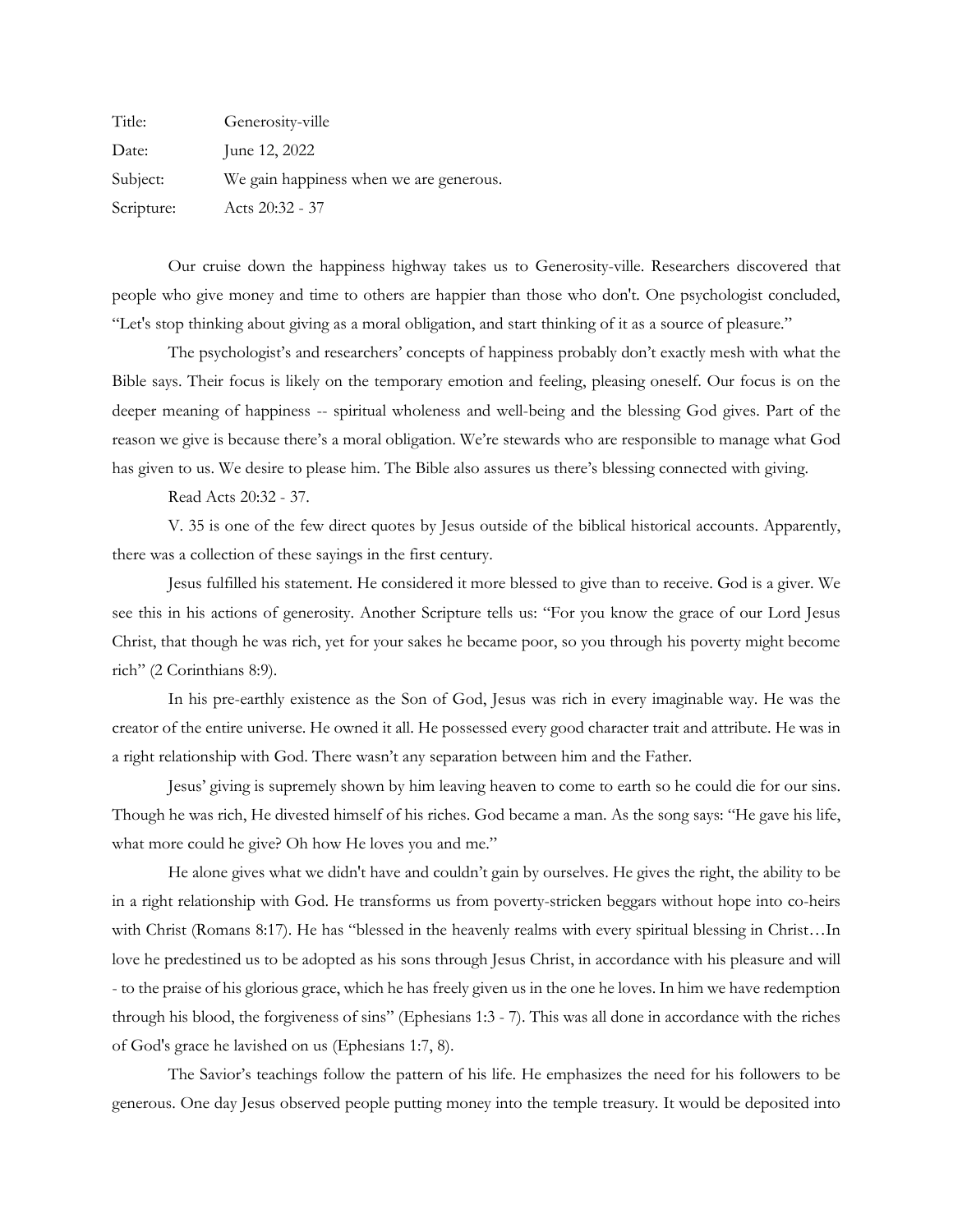one of thirteen wooden chests with bronze funnels called trumpets leading into them. Coins going through metal make a lot of noise. Jesus saw the rich give large amounts, likely giving their coins a good fling so they'd hit the metal and bounce around. The noise would alert fellow worshippers to their sizable donation.

There was also a poor woman. She only had two very small copper coins, the smallest in circulation. They were sometimes called "thin pieces." They were worth about  $1/40<sup>th</sup>$  of a day's wage, what a person gets for twelve minutes of work. They'd make little sound, even if she had the arm of a Major League pitcher and could zing them in. I don't think she did that. In her humility she simply gently placed them in the trumpet and they probably didn't make much of a clink.

Jesus made this a teaching opportunity: "I tell you the truth, this poor widow has put more into the treasury than all the others. They all gave out of their wealth; But she come out of her poverty, put in everything - all she had to live on" (Mark 12:43, 44). The woman was praised for her generous attitude.

Generosity insight: generosity is measured by what we have not by what we don't have. A person who says they'll wait to be generous until they're uber rich when they can afford it, doesn't have a generous attitude or spirit and probably never will be generous.

Gordon Cosby served as pastor in Washington, DC. A widow in the church was barely able to feed and clothe her six children yet every week she faithfully put money in the offering plate. One of the deacons suggested Cosby talk to her and assure her that her family would benefit from the money far more than the church. The pastor followed the deacon's advice…to his regret. The widow told him, "You are trying to take away the last thing that gives me dignity and meaning." Phillip Yancey comments about the situation: "She had learned a key to giving: it can benefit the giver more than the receiver. Yes, those in poverty need financial help. But the need to give may be as important as the need to receive" (Phillip Yancey, Our Daily Bread).

Generosity is often linked to the financial but there are other aspects of generosity. When Jesus instructed the 12 disciples prior to a witnessing tour, He told them, "Freely you have received, freely give" (Matthew 10:8). They were to give out what they knew about Jesus as they were going with the good news.

Generosity is also linked with time, resources, abilities, love, relationships, skills, spiritual gifts, as well as possessions and money. All of them are gifts on loan from God. We accept them with profound gratitude and are to maintain an accountable attitude.

We can also look at the example of the apostle Paul. This Scripture was part of his farewell to the people of Ephesus. It's the only message in Acts delivered to a Christian group. He spent more time there than any city on his mission journeys with the exception of maybe Rome - if his time for being imprisoned for his faith in Christ is counted. During three years in Ephesus Paul grew close to the people. Now he communicated that he'd never see them again. He recalled his life among them, how he served the Lord with humility and tears as he encountered trials. He measured his success by faithfulness (Acts 20:20, 21, 24, 27).

In verse 33 Paul declares he wasn't covetous of money or clothing which would represent status. He didn't succumb to greed (1 Thessalonians 2:5). Covetousness is the opposite of generosity.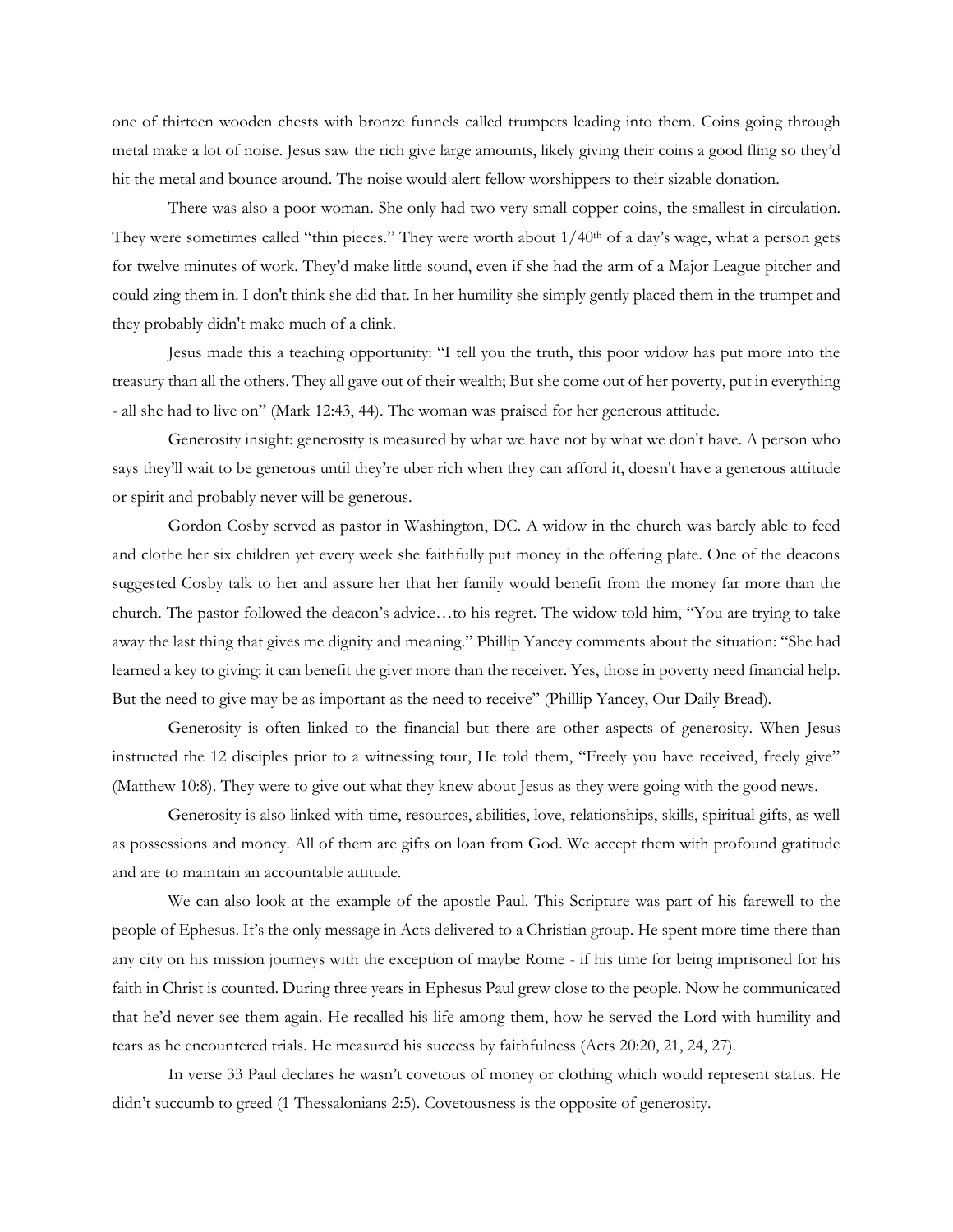Generosity insight: life isn't about what we can gain for ourselves. It's not what we can get or should get if people were paying attention. It's not about what we can amass and accumulate. It's about what we give.

In vv. 34 and 35 he stresses how hard he'd worked. This is part of his generous spirit that allowed him to give of himself to others. He used his skill as a tentmaker to provide for his needs (Acts 18:3).

He worked hard in spite of possessing the right to receive help from churches so he wouldn't need to work for a living. He could have been like other men who traveled to share the Gospel of Jesus (1 Corinthians 9:4 – 14; 2 Thessalonians 3:9). He asked why he and Barnabas should be treated differently than the other messengers. He wrote of those who reap the benefit from their position - a soldier, vineyard owner, shepherd, ox, the worker at the temple. "The worker deserves his wages" (1 Timothy 5:18).

Paul worked hard for three purposes. He desired to supply his own needs while the fledgling churches were forming. He didn't take advantage of others or his position. In another place he wrote: "We worked night and day" in order not to be a burden (2 Thessalonians 3:7 - 9).

The second reason was to help meet the needs of people. The churches were composed of a mixture of people. Some were Jews. Some weren't. Some were well off. Some were poor and there widows for whom the church was to provide.

The third purpose. Paul desired to set an example so the people of the churches would get the picture. They were to be busy providing for their needs, those of people in the church body and those who weren't yet followers of Jesus Christ. He condemned idle loafers and commanded that they get to work.

This point is driven home in another place and proper punctuation. It's incredibly important as shown by the sentence "Women are pretty…comma…generally speaking." Pull out the comma and we get "Women are pretty generally speaking." That's not my view so don't shoot the messenger.

Some would like to change the punctuation of a verse so it would fit their desires: "Anyone who has been stealing must steal. No longer he must work." The correct version is: "Anyone who has been stealing must steal no longer, he must work, doing something useful with their own hands, that they may have something to share with those in need" (Ephesians 4:28).

Generosity insight: one of the purposes of work, of making money is so we have something we can share with people. Generosity enables a person to see beyond themselves and to see others.

Chad came home from school and announced to his mom, "I'm going to make a Valentine for everybody in my class." Her instant thought: "I wish he wouldn't do that." She knew Chad was sensitive, shy and didn't have many, if any friends. She'd noticed he wasn't included by other kids when they walked home from school. They laughed and talked. Chad just kind of followed behind by himself. She thought he'd be disappointed because he wouldn't get cards.

Chad was insistent. He painstakingly labored for three weeks. On Valentine's Day he scooped up his cards and bolted out the door. His mom decided to make chocolate chip cookies for when he came home. Maybe they'd soften the hurt she expected he'd have.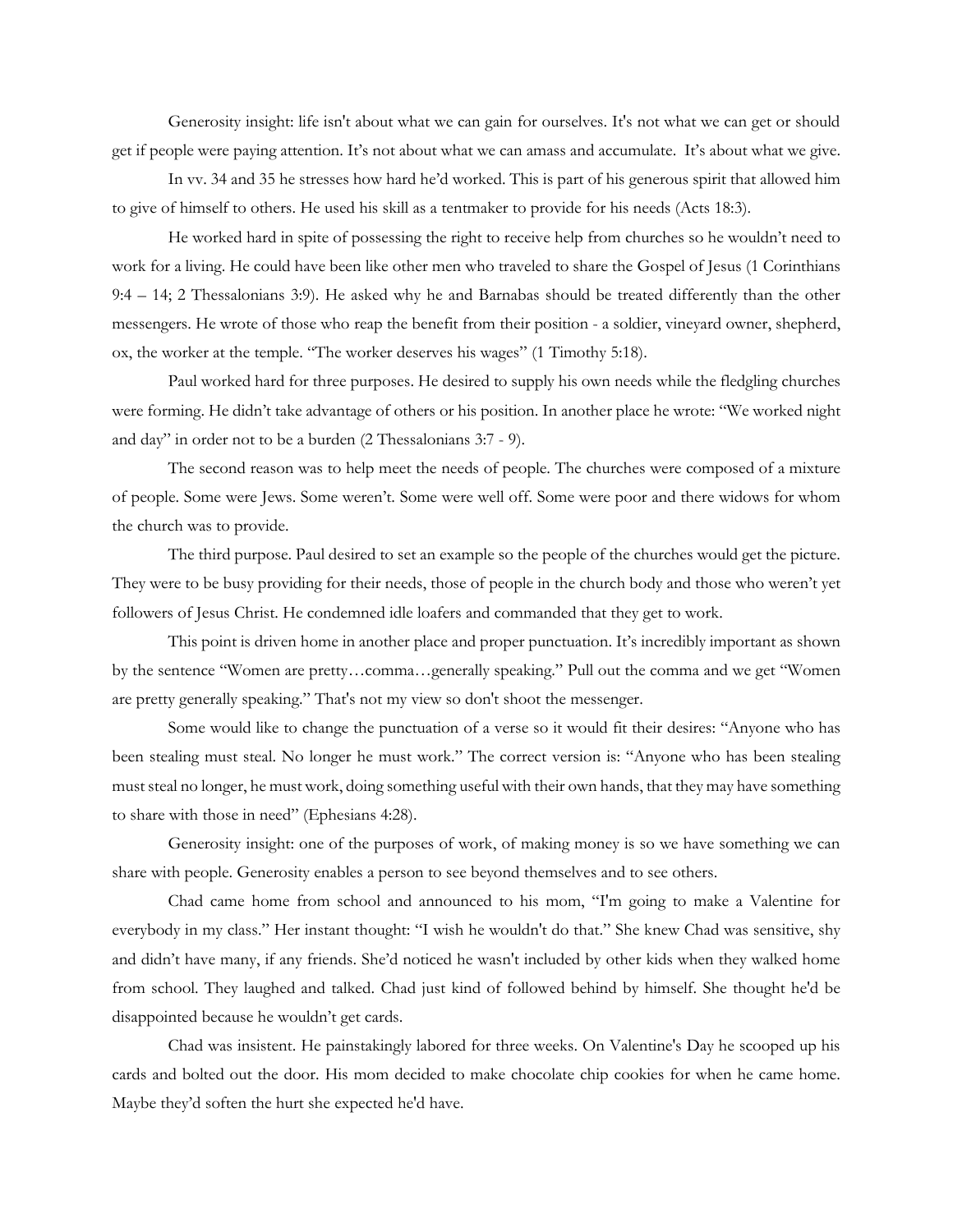She watched out the window as the kids came home from school. The group was doing their thing with Chad following behind but walking faster than normally. His arms were empty. She thought he'd burst into tears as soon as he got in the door. She had a hard time not crying. "I have some fresh chocolate chip cookies and milk for you." He didn't seem to hear but marched right past. All he said was: "Not a one . . . Not a one." His mom's heart was in her throat. Then he added, "I didn't forget a one, not a single one!" (adapted from Dale Galloway, Dream a New Dream).

Paul's generosity is visible in what and how he taught. READ Acts 20:27. He proclaimed the whole will of God, not bits and pieces of it. There weren't some parts he wanted to keep for himself. After all, he was a special apostle. There weren't truths that were too deep for other. There weren't people whom he deemed didn't need to hear as they weren't worthy. Paul shared with anyone and everyone: fellow prisoners in the Philippi jail, fellow Jews in synagogues and at the temple in Jerusalem, scared sailors during the storm, influential government leaders - governors, kings, the emperor - and people he met in the towns and villages he visited, people who were common, ordinary and undistinguished. Read Acts 20:26. Sharing the good news of Jesus was a massive part of him. It drove him. Read Acts 20:24.

He understood the transformative value God and his word could affect in a person's life. Read Acts 20:32. All who are placed into a right relationship with God receive two things. They're in the process of being built up in their spiritual lives. They're strengthened and able to grow in their relationship with God.

Second, they receive an inheritance from God. Generosity is often connected to an inheritance, a reward. Paul commended one church for being the only group at that particular moment who sent financial gifts of support. He expressed his gratitude, not as a means to receive more gifts from them, but with the desire that more could be credited to their account (Philippians 4:17). The gifts were "a fragrant offering, an acceptable sacrifice, pleasing to God" (Philippians 4:18). Then he offered a blessing to those who'd been generous: "And my God will meet all your needs according to the riches of his glory in Christ Jesus" (Philippians 4:19).

To another church he recited an adage: "Whoever sows sparingly will also reap sparingly, and whoever sows generously will also reap generously" (2 Corinthians 9:6). He went on to give the teaching that giving should be based upon "what you have decided in your heart to give, not reluctantly or under compulsion, for God loves a cheerful giver. And God is able to bless you abundantly, so that in all things at all times, having all that you need, you will abound in every good work. As it is written: "They have freely scattered their gifts to the poor; their righteousness endures forever." Now he who supplies seed to the sower and bread for food will also supply and increase your store of seed and will enlarge the harvest of your righteousness. You will be enriched in every way so that you can be generous on every occasion, and through us your generosity will result in thanksgiving to God" (2 Corinthians 9:7 – 11).

Generosity insight: God loves cheerful givers because they're unselfish, unpossessed by possessions, willing, eager, have a concern for others, give unreluctantly. They're generous.